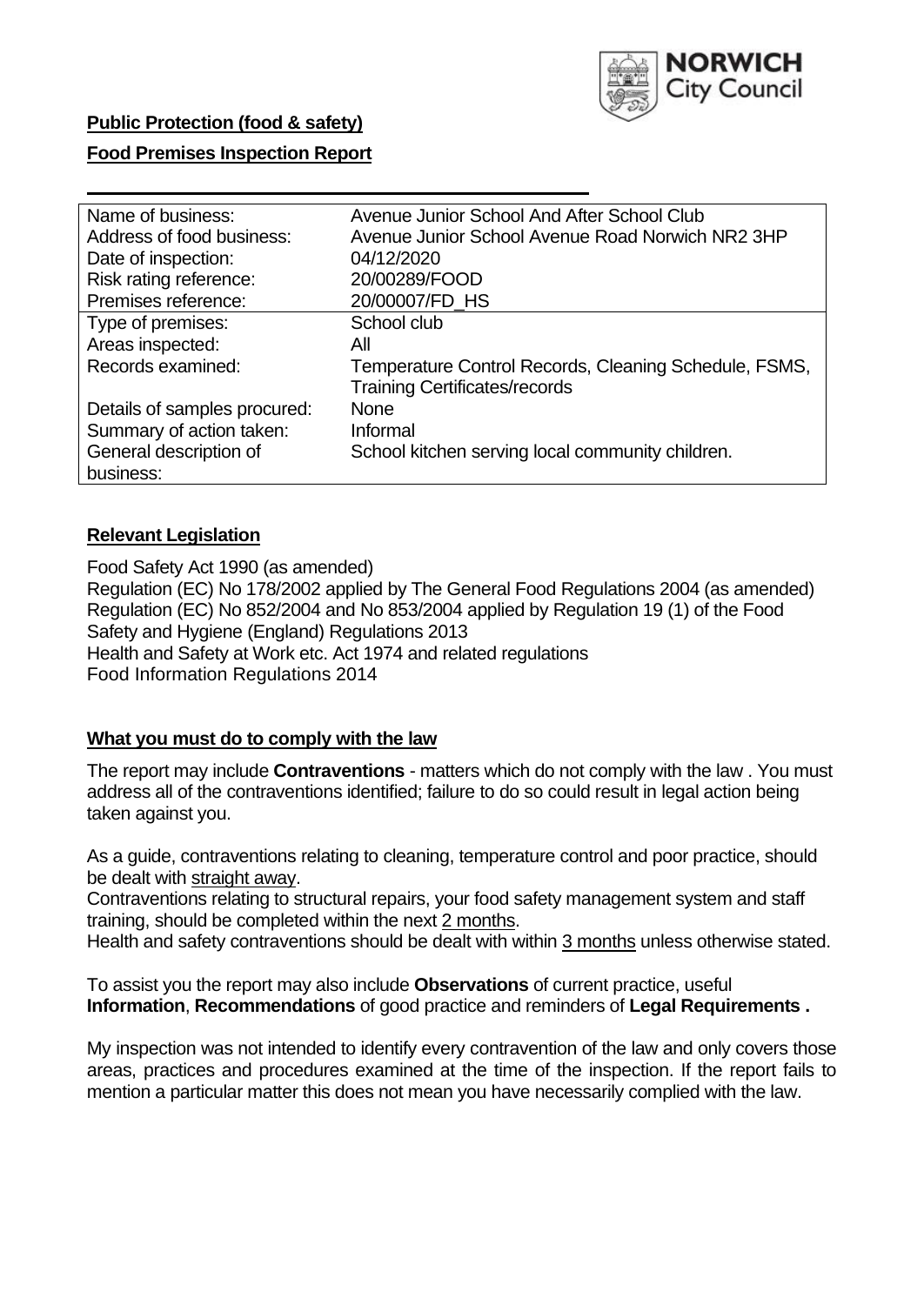# **FOOD SAFETY**

#### **How we calculate your Food Hygiene Rating:**

 The food safety section has been divided into the three areas which you are scored against for the hygiene rating: 1. food hygiene and safety procedures, 2. structural requirements and 3. confidence in management/control procedures. Each section begins with a summary of what was observed and the score you have been given. Details of how these scores combine to produce your overall food hygiene rating are shown in the table.

| <b>Compliance Area</b>                     |          |    |           | <b>You Score</b> |                |    |           |    |                |  |  |
|--------------------------------------------|----------|----|-----------|------------------|----------------|----|-----------|----|----------------|--|--|
| <b>Food Hygiene and Safety</b>             |          |    |           | $\overline{0}$   | 5              | 10 | 15        | 20 | 25             |  |  |
| <b>Structure and Cleaning</b>              |          |    | $\Omega$  | 5                | 10             | 15 | 20        | 25 |                |  |  |
| Confidence in management & control systems |          |    | 0         | 5                | 10             | 15 | 20        | 30 |                |  |  |
|                                            |          |    |           |                  |                |    |           |    |                |  |  |
| <b>Your Total score</b>                    | $0 - 15$ | 20 | $25 - 30$ |                  | $35 - 40$      |    | $45 - 50$ |    | > 50           |  |  |
| <b>Your Worst score</b>                    | 5        | 10 | 10        |                  | 15             |    | 20        |    |                |  |  |
|                                            |          |    |           |                  |                |    |           |    |                |  |  |
| <b>Your Rating is</b>                      | 5        | 4. | 3         |                  | $\overline{2}$ |    |           |    | $\overline{0}$ |  |  |

Your Food Hygiene Rating is 5 - a very good standard



# **1. Food Hygiene and Safety**

 with legal requirements. You have safe food handling practices and procedures and all the Food hygiene standards are high. You demonstrated a very good standard of compliance necessary control measures to prevent cross-contamination are in place. Some minor contraventions require your attention. **(Score 5)** 

### Contamination risks

**Observation** I was pleased to see you were able to demonstrate effective controls to prevent cross-contamination.

#### Hand-washing

**Contravention** The following indicated that hand-washing was not suitably managed:

 available. I had to move to another part of the kitchen to dispose of waste paper. • the waste bin for disposing of paper towels after hand washing was not easily

#### Personal Hygiene

**Observation** I was pleased to see that standards of personal hygiene were high.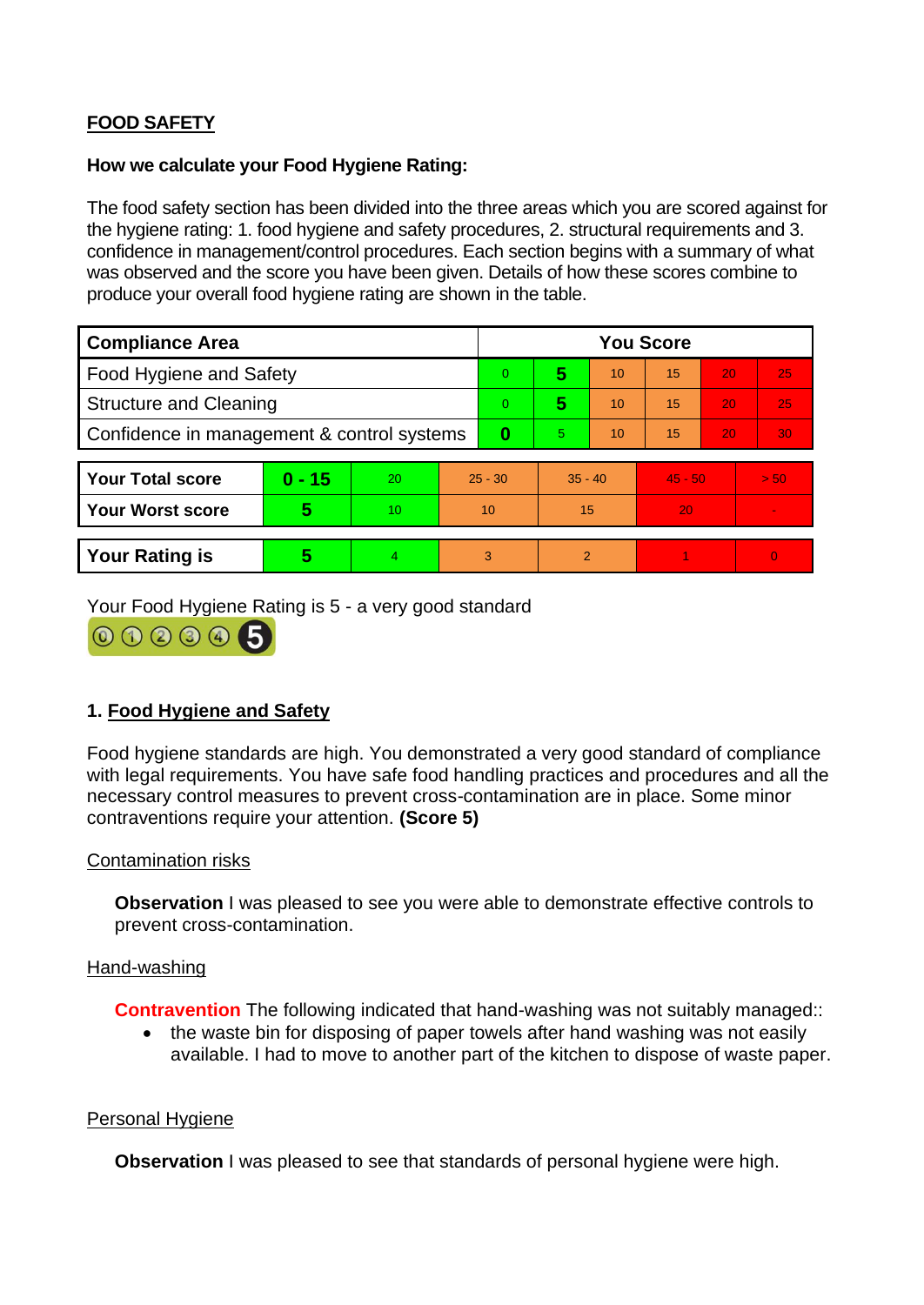# **2. Structure and Cleaning**

 The structure facilities and standard of cleaning and maintenance are all of a good standard and only minor repairs and/or improvements are required. Pest control and waste disposal provisions are adequate. The minor contraventions require your attention. **(Score 5)** 

# Cleaning of Structure

 **Observation** The kitchen had been well maintained and the standard of cleaning was good.

# Cleaning Chemicals / Materials / Equipment and Methods

**Observation** I was pleased to see that the premises was kept clean and that your cleaning materials, methods and equipment were able to minimise the spread of harmful bacteria between surfaces.

### Maintenance

**Observation** You are maintaining the premises in good condition.

### Facilities and Structural provision

**Contravention** The following facilities were inadequate and must be improved:

 • the kitchen was quite small and difficult to move around in with all the wheeled equipment inside. I had to move trollies and hot holding cabinets to move more freely around kitchen.

# Pest Control

**Observation** I was pleased to see that the premises was proofed against the entry of pests and that pest control procedures were in place.

# **3. Confidence in Management**

 appropriate and being maintained. All your staff are suitably supervised and trained. You A food safety management system is in place and you comply fully with the law. Hazards to food are understood properly controlled managed and reviewed. Your records are have a very good track record. **(Score 0)** 

### Type of Food Safety Management System Required

 demonstrate effective control over food spoilage organisms. **Observation** You were date labelling perishable foods appropriately and could